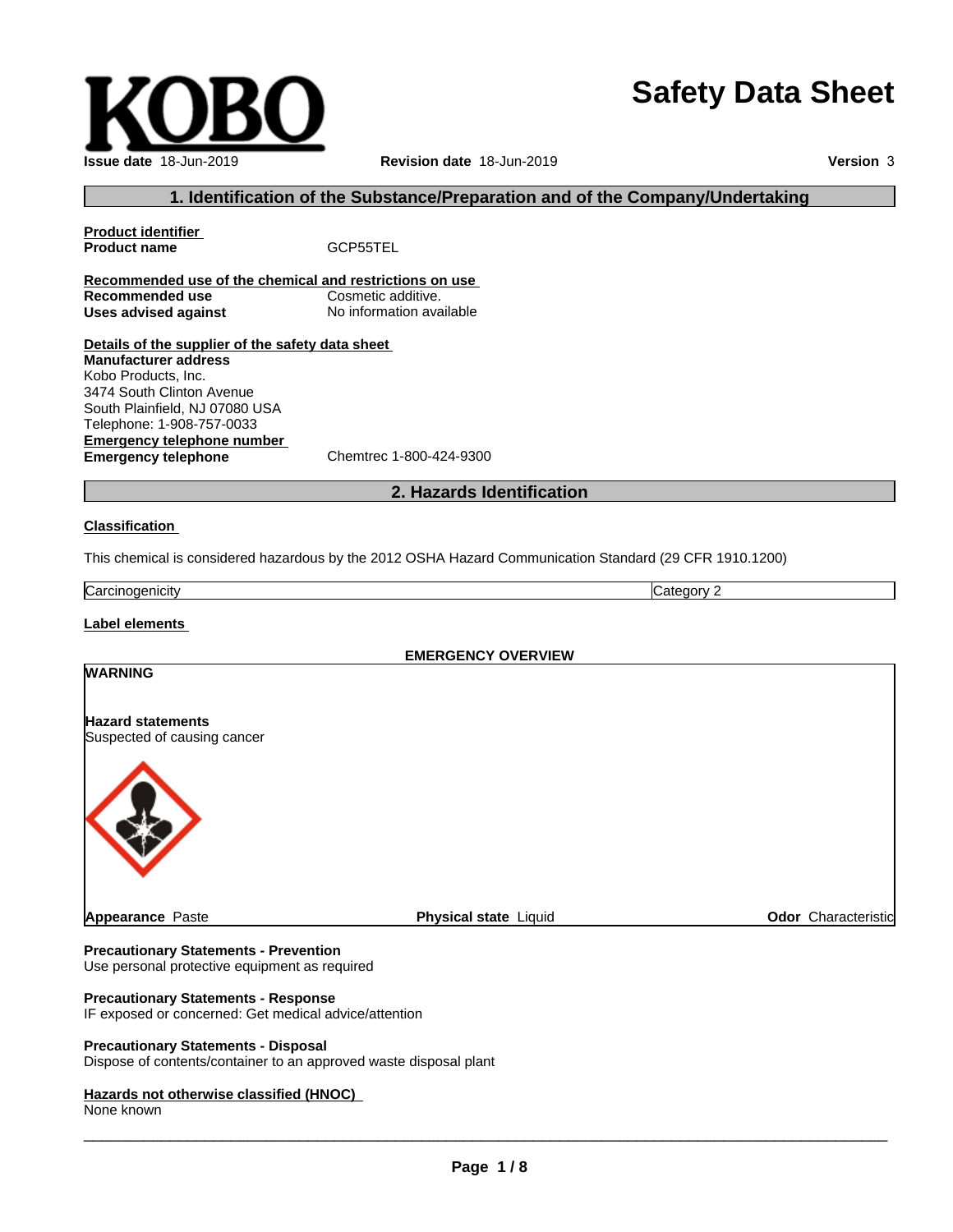#### **Other Information**

No information available

#### **3. Composition/information on Ingredients**

| <b>Chemical Name</b>         | <b>CAS No</b> | Weight-%    |
|------------------------------|---------------|-------------|
| <b>Titanium Dioxide</b>      | 13463-67-7    | 47.0-51.0   |
| Caprylic/Capric Triglyceride | 65381-09-1    | 41.0-45.0   |
| Silica                       | 7631-86-9     | $1.5 - 4.0$ |
| Polyhydroxystearic Acid      | 58128-22-6    | $1.8 - 2.2$ |
| Alumina                      | 1344-28-1     | $0.5 - 2.0$ |

| 4. First aid measures                                       |                                                                                                                                    |  |  |  |
|-------------------------------------------------------------|------------------------------------------------------------------------------------------------------------------------------------|--|--|--|
| <b>First aid measures</b>                                   |                                                                                                                                    |  |  |  |
| <b>General advice</b>                                       | If symptoms persist, call a physician.                                                                                             |  |  |  |
| Eye contact                                                 | Rinse immediately with plenty of water, also under the eyelids, for at least 15 minutes. If<br>symptoms persist, call a physician. |  |  |  |
| <b>Skin contact</b>                                         | Wash off immediately with soap and plenty of water while removing all contaminated<br>clothes and shoes.                           |  |  |  |
| <b>Inhalation</b>                                           | Remove to fresh air. If breathing is irregular or stopped, administer artificial respiration.                                      |  |  |  |
| Ingestion                                                   | If swallowed, do not induce vomiting: seek medical advice immediately and show this<br>container or label.                         |  |  |  |
| Self-protection of the first aider                          | Use personal protective equipment as required.                                                                                     |  |  |  |
| Most important symptoms and effects, both acute and delayed |                                                                                                                                    |  |  |  |
| <b>Symptoms</b>                                             | No known effects under normal use conditions.                                                                                      |  |  |  |
|                                                             | Indication of any immediate medical attention and special treatment needed                                                         |  |  |  |
| Note to physicians                                          | Effects of exposure (inhalation, ingestion or skin contact) to substance may be delayed.                                           |  |  |  |

## **5. Fire-fighting measures**

#### **Suitable extinguishing media**

Use extinguishing measures that are appropriate to local circumstances and the surrounding environment.

**Unsuitable extinguishing media** No information available.

# **Specific hazards arising from the chemical**

None in particular.

**Explosion data Sensitivity to mechanical impact** None. **Sensitivity to static discharge** None.

#### **Protective equipment and precautions for firefighters**

Use personal protective equipment as required.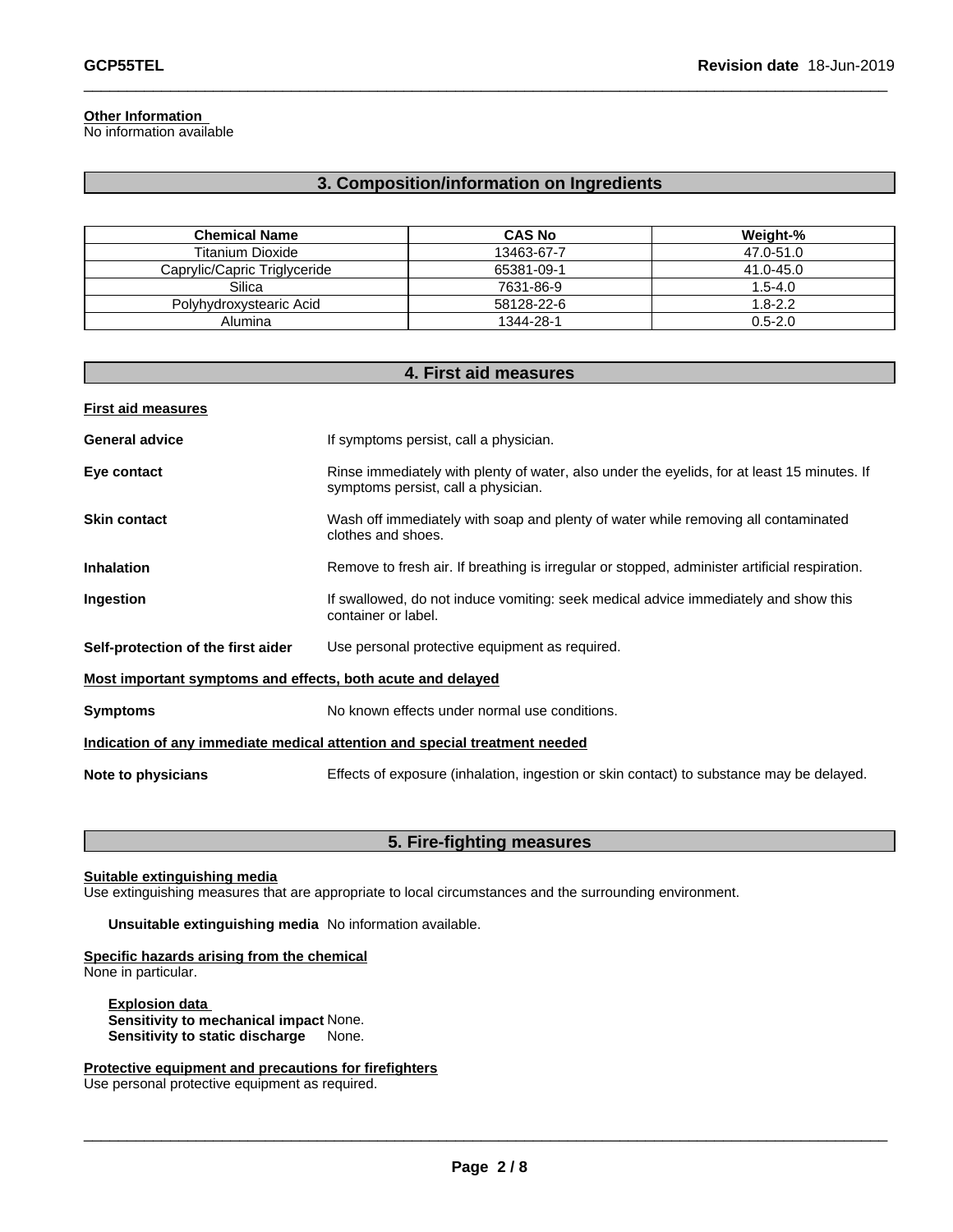#### **6. Accidental release measures**

**Personal precautions, protective equipment and emergency procedures**

| <b>Personal precautions</b>                          | Use personal protective equipment as required. Avoid contact with eyes. Wash thoroughly<br>after handling. |
|------------------------------------------------------|------------------------------------------------------------------------------------------------------------|
| For emergency responders                             | Use personal protective equipment as required.                                                             |
| <b>Environmental precautions</b>                     | Collect spillage. Do not allow into any sewer, on the ground or into any body of water.                    |
| Methods and material for containment and cleaning up |                                                                                                            |
| <b>Methods for containment</b>                       | Prevent further leakage or spillage if safe to do so.                                                      |
| Methods for cleaning up                              | Soak up with inert absorbent material. Clean contaminated surface thoroughly.                              |
| Prevention of secondary hazards                      | Clean contaminated objects and areas thoroughly observing environmental regulations.                       |

| 7. Handling and Storage                                      |                                                                                                               |  |  |
|--------------------------------------------------------------|---------------------------------------------------------------------------------------------------------------|--|--|
| <b>Precautions for safe handling</b>                         |                                                                                                               |  |  |
| Advice on safe handling                                      | Use only in well-ventilated areas. Avoid contact with eyes. Use personal protective<br>equipment as required. |  |  |
| Conditions for safe storage, including any incompatibilities |                                                                                                               |  |  |
| <b>Storage conditions</b>                                    | Keep container tightly closed in a dry and well-ventilated place. Store at ambient conditions.                |  |  |
| Incompatible materials                                       | Strong oxidizing agents. Strong acids.                                                                        |  |  |

# **8. Exposure Controls/Personal Protection**

#### **Control parameters**

# **Exposure guidelines** .

| <b>Chemical Name</b> | <b>ACGIH TLV</b>          | <b>OSHA PEL</b>                              | <b>NIOSH IDLH</b>                            |
|----------------------|---------------------------|----------------------------------------------|----------------------------------------------|
| Titanium Dioxide     | TWA: $10 \text{ mg/m}^3$  | TWA: $15 \text{ mg/m}^3$ total dust          | IDLH: $5000 \text{ mg/m}^3$                  |
|                      |                           | (vacated) TWA: $10 \text{ mg/m}^3$ total     | TWA: 2.4 mg/m <sup>3</sup> CIB 63 fine       |
|                      |                           | dust                                         | TWA: 0.3 mg/m <sup>3</sup> CIB 63 ultrafine, |
|                      |                           |                                              | including engineered nanoscale               |
| Silica               |                           | TWA: 20 mppcf                                | IDLH: $3000 \text{ mg/m}^3$                  |
|                      |                           | (80)/(% SiO2) mg/m <sup>3</sup> TWA          | TWA: 6 $mq/m3$                               |
| Alumina              | TWA: 1 $mg/m3$ respirable | TWA: $15 \text{ mg/m}^3$ total dust          |                                              |
|                      | particulate matter        | TWA: 5 mg/m <sup>3</sup> respirable fraction |                                              |
|                      |                           | (vacated) TWA: $10 \text{ mg/m}^3$ total     |                                              |
|                      |                           | dust                                         |                                              |
|                      |                           | (vacated) TWA: $5 \text{ mg/m}^3$            |                                              |
|                      |                           | respirable fraction                          |                                              |

#### **Appropriate engineering controls**

**Engineering controls** Ensure adequate ventilation, especially in confined areas.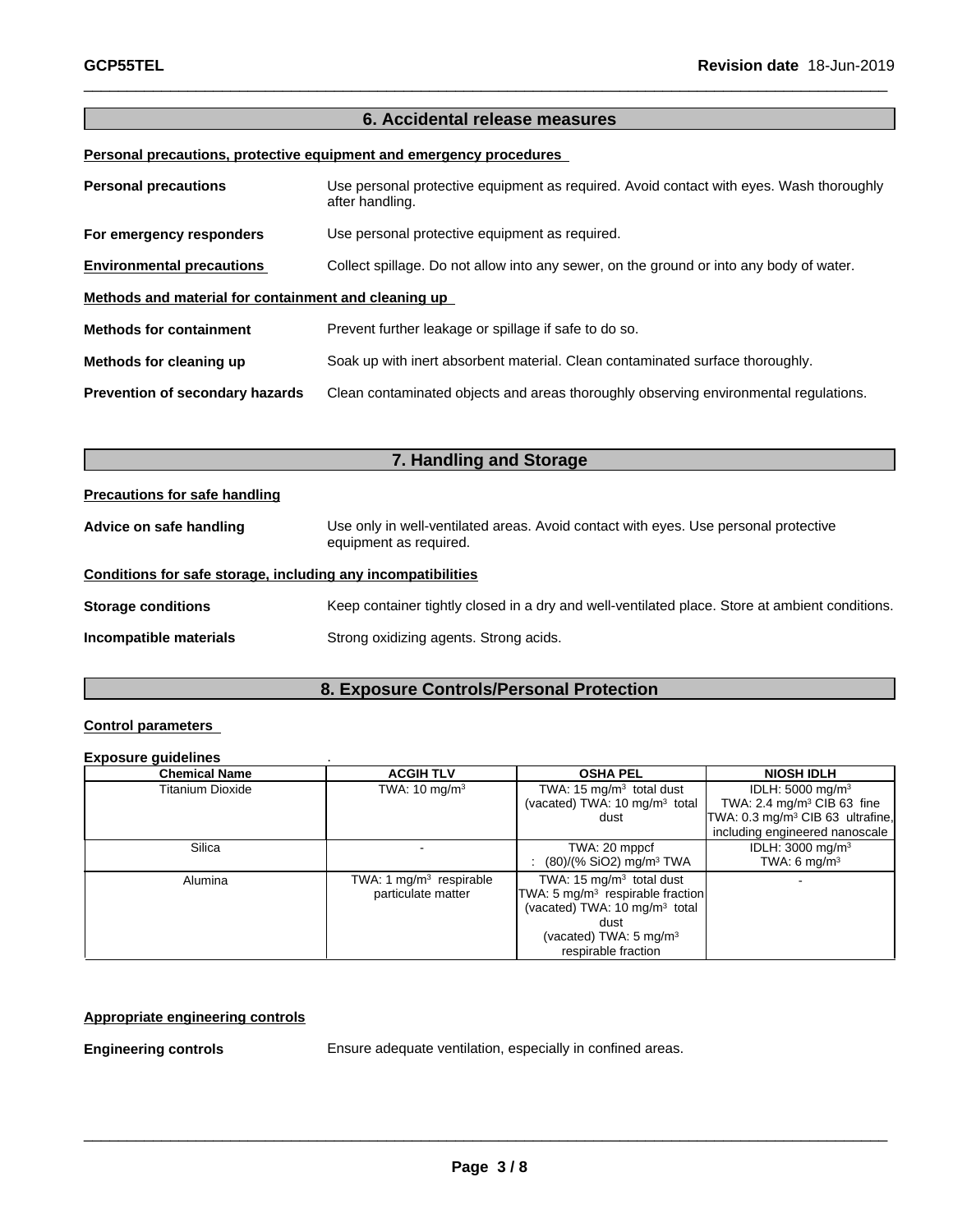#### **Individual protection measures, such as personal protective equipment**

| <b>Eye/face protection</b>            | Wear safety glasses with side shields (or goggles).                                                                |
|---------------------------------------|--------------------------------------------------------------------------------------------------------------------|
| Skin and body protection              | Wear protective gloves and protective clothing.                                                                    |
| <b>Respiratory protection</b>         | In case of insufficient ventilation, wear suitable respiratory equipment.                                          |
| <b>General hygiene considerations</b> | Handle in accordance with good industrial hygiene and safety practice. Wash contaminated<br>clothing before reuse. |

# **9. Physical and Chemical Properties**

#### **Information on basic physical and chemical properties**

| <b>Physical state</b>            | Liquid                   |                          |                          |
|----------------------------------|--------------------------|--------------------------|--------------------------|
| Appearance                       | Paste                    | Odor                     | Characteristic           |
| Color                            | White                    | <b>Odor threshold</b>    | No information available |
| <b>Property</b>                  | Values                   | <b>Remarks</b> •         |                          |
| рH                               |                          | No information available |                          |
| Melting point / freezing point   |                          | No information available |                          |
| Boiling point / boiling range    | 500 $°C$                 |                          |                          |
| <b>Flash point</b>               | 232 $°C$                 | Cleveland Open Cup       |                          |
| <b>Evaporation rate</b>          |                          | No information available |                          |
| Flammability (solid, gas)        |                          | No information available |                          |
| <b>Flammability limit in air</b> |                          |                          |                          |
| <b>Upper flammability limit</b>  |                          | No information available |                          |
| <b>Lower flammability limit</b>  |                          | No information available |                          |
| Vapor pressure                   |                          | No information available |                          |
| Vapor density                    |                          | No information available |                          |
| <b>Specific gravity</b>          | 1.43-1.63 @ 25°C         |                          |                          |
| <b>Water solubility</b>          | Insoluble in water       |                          |                          |
| Solubility in other solvents     |                          | No information available |                          |
| <b>Partition coefficient</b>     |                          | No information available |                          |
| <b>Autoignition temperature</b>  |                          | No information available |                          |
| <b>Decomposition temperature</b> |                          | No information available |                          |
| <b>Kinematic viscosity</b>       |                          | No information available |                          |
| <b>Dynamic viscosity</b>         | 1000-12000 cPs           | @ 25 °C                  |                          |
| <b>Explosive properties</b>      |                          | No information available |                          |
| <b>Oxidizing properties</b>      |                          | No information available |                          |
| <b>Other Information</b>         |                          |                          |                          |
| <b>Softening point</b>           | No information available |                          |                          |
| <b>Molecular weight</b>          | No information available |                          |                          |
| VOC content (%)                  | No information available |                          |                          |
| <b>Density</b>                   | No information available |                          |                          |
| <b>Bulk density</b>              | No information available |                          |                          |

# **10. Stability and Reactivity**

#### **Reactivity** No data available

#### **Chemical stability** Stable under normal conditions.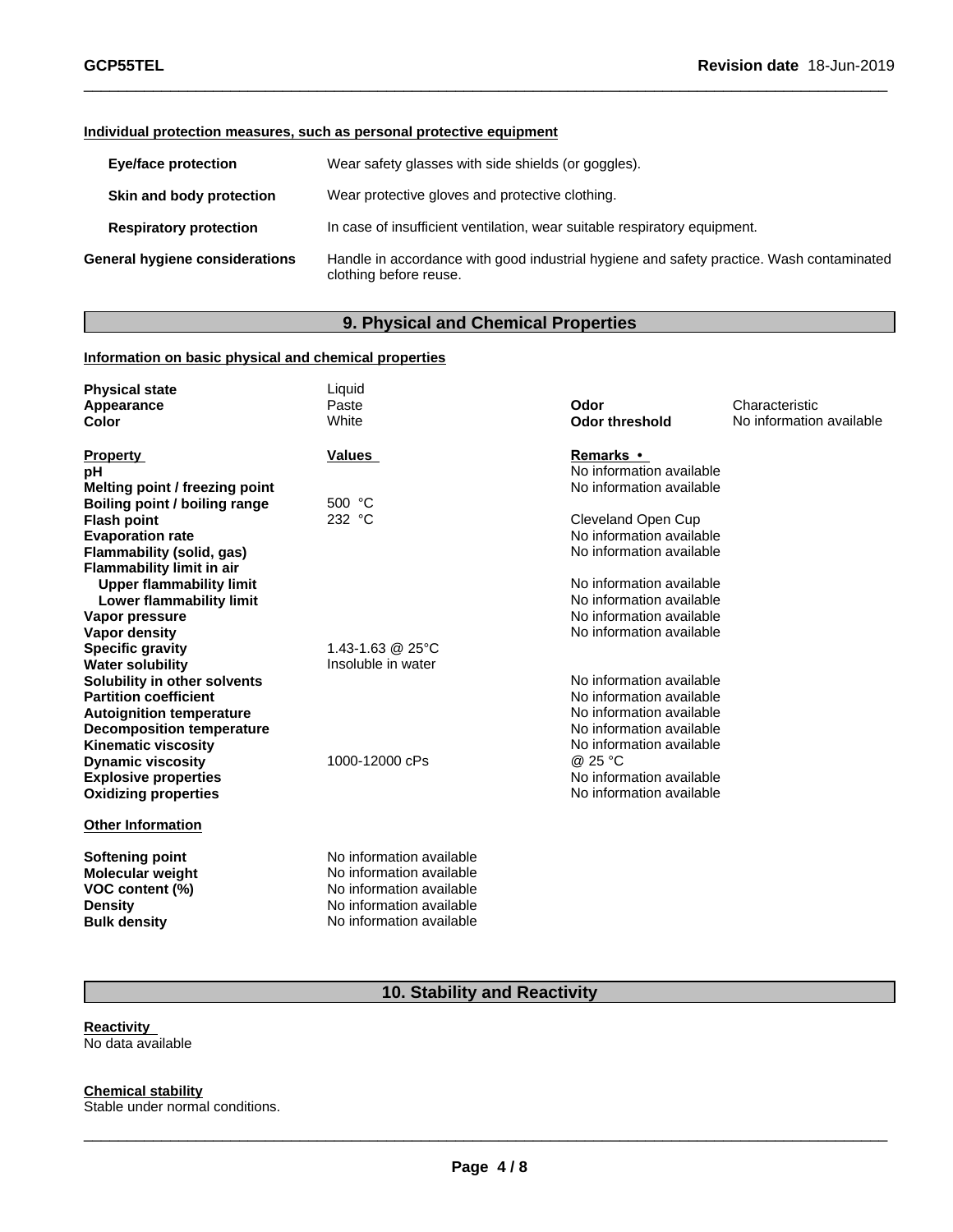#### **Possibility of hazardous reactions**

None under normal processing.

#### **Hazardous polymerization** Hazardous polymerization does not occur.

#### **Conditions to avoid**

None known.

#### **Incompatible materials**

Strong oxidizing agents. Strong acids.

#### **Hazardous decomposition products**

None under normal use conditions.

### **11. Toxicological Information**

#### **Information on likely routes of exposure**

| <b>Product information</b> |                    |
|----------------------------|--------------------|
| <b>Inhalation</b>          | No data available. |
| Eye contact                | No data available. |
| <b>Skin contact</b>        | No data available. |
| Ingestion                  | No data available. |

#### **Component information**

| <b>Chemical Name</b> | Oral LD50            | <b>Dermal LD50</b>   | <b>Inhalation LC50</b>    |
|----------------------|----------------------|----------------------|---------------------------|
| Titanium Dioxide     | ′ Rat<br>10000 ma/ka |                      |                           |
| Silica               | Rat<br>= 7900 ma/ka  | 2000 ma/ka<br>Rabbit | Rat<br>$2.2 \text{ ma/L}$ |
| <b>Alumina</b>       | Rat<br>5000 mg/kg    |                      |                           |

#### **Information on toxicological effects**

**Symptoms** No information available.

#### **Delayed and immediate effects as well as chronic effects from short and long-term exposure**

| <b>Skin corrosion/irritation</b>  | No information available.                                                                |
|-----------------------------------|------------------------------------------------------------------------------------------|
|                                   |                                                                                          |
| Serious eye damage/eye irritation | No information available.                                                                |
| <b>Irritation</b>                 | No information available.                                                                |
| Corrosivity                       | No information available.                                                                |
| Sensitization                     | No information available.                                                                |
| Germ cell mutagenicity            | No information available.                                                                |
| <b>Carcinogenicity</b>            | This product contains one or more substances which are classified by IARC as             |
|                                   | carcinogenic to humans (Group I), probably carcinogenic to humans (Group 2A) or possibly |
|                                   | carcinogenic to humans (Group 2R)                                                        |

|                                            |                                                                                    | <u>Calcinous indications</u> (Oroup 2D). |            |             |
|--------------------------------------------|------------------------------------------------------------------------------------|------------------------------------------|------------|-------------|
| <b>Chemical Name</b>                       | <b>ACGIH</b>                                                                       | <b>IARC</b>                              | <b>NTP</b> | <b>OSHA</b> |
| <b>Titanium Dioxide</b>                    |                                                                                    | Group 2B                                 |            |             |
|                                            | IARC (International Agency for Research on Cancer)                                 |                                          |            |             |
| Group 2B - Possibly Carcinogenic to Humans |                                                                                    |                                          |            |             |
|                                            | OSHA (Occupational Safety and Health Administration of the US Department of Labor) |                                          |            |             |
| X - Present                                |                                                                                    |                                          |            |             |
|                                            |                                                                                    |                                          |            |             |

**Reproductive toxicity No information available.**<br>**Developmental toxicity No information available. Developmental toxicity<br>Teratogenicity** No information available.<br>No information available. **STOT - single exposure STOT - repeated exposure** No information available. **Aspiration hazard** No information available.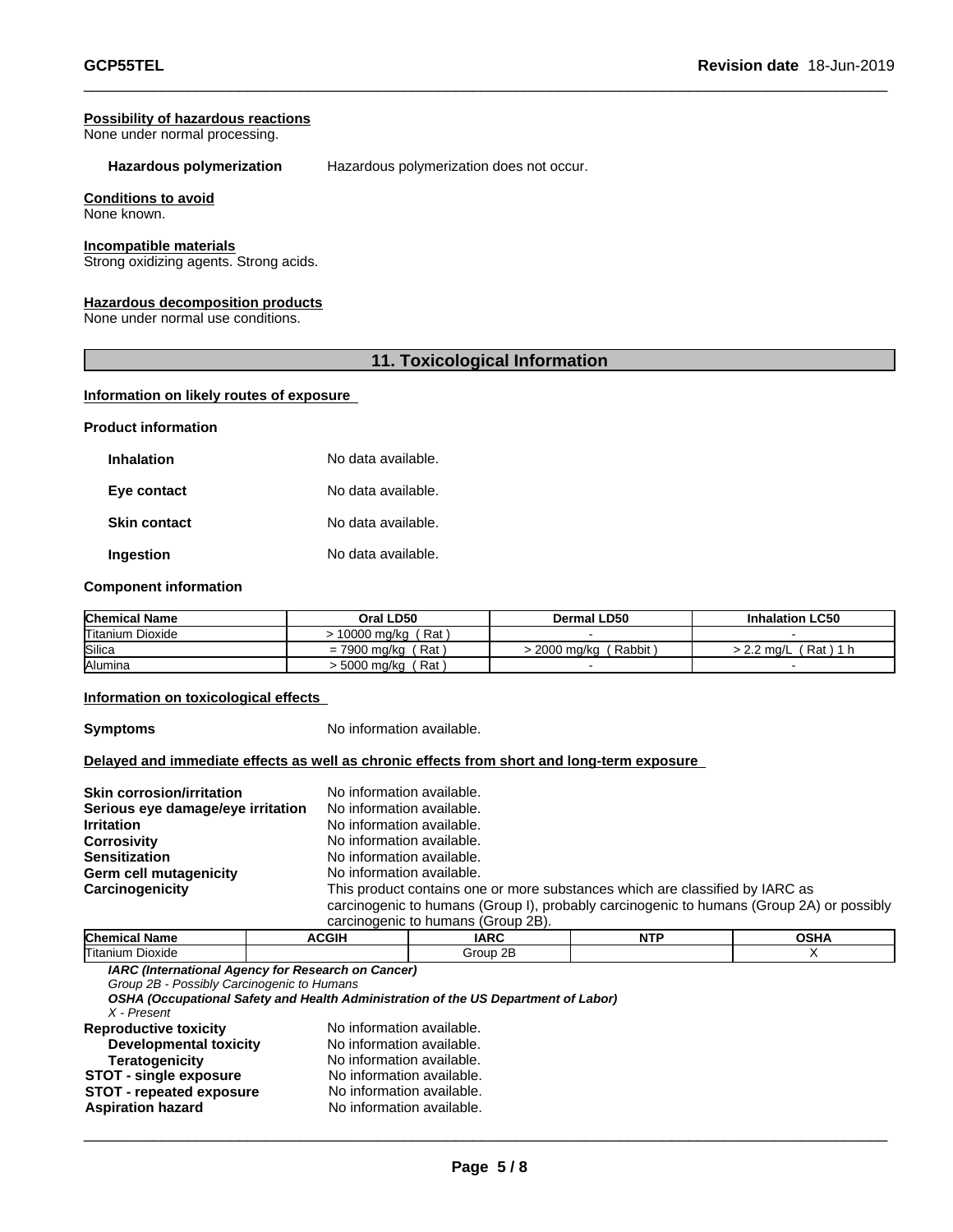# **12. Ecological Information**

#### **Ecotoxicity**

| <b>Chemical Name</b>         | Algae/aguatic plants         | Fish                                                                 | <b>Crustacea</b>              |
|------------------------------|------------------------------|----------------------------------------------------------------------|-------------------------------|
| Caprylic/Capric Triglyceride |                              | [50: 96 h Desmodesmus subspicatus 10000: 96 h Brachydanio rerio mg/L | 17: 48 h Daphnia magna mg/L   |
|                              | mg/L EC50 100: 72 h          | LC50                                                                 | EC50                          |
|                              | Desmodesmus subspicatus mg/L |                                                                      |                               |
|                              | EC50                         |                                                                      |                               |
| Silica                       | 440: 72 h Pseudokicheriella  | 5000: 96 h Brachydanio rerio mg/L                                    | 7600: 48 h Ceriodaphnia dubia |
|                              | subcapitata mg/L EC50        | LC50 static                                                          | mg/L EC50                     |

#### **Persistence and degradability**

No information available.

#### **Bioaccumulation**

No information available.

**Other adverse effects** No information available

# **13. Disposal Considerations**

| Waste treatment methods |                                                                                                        |
|-------------------------|--------------------------------------------------------------------------------------------------------|
| Disposal of wastes      | Disposal should be in accordance with applicable regional, national and local laws and<br>regulations. |
| Contaminated packaging  | Disposal should be in accordance with applicable regional, national and local laws and<br>regulations. |

# **14. Transport Information**

| <b>DOT</b>  | Not regulated |
|-------------|---------------|
| ICAO (air)  | Not regulated |
| <b>IATA</b> | Not regulated |
| <b>IMDG</b> | Not regulated |
| <b>RID</b>  | Not regulated |
| <b>ADR</b>  | Not regulated |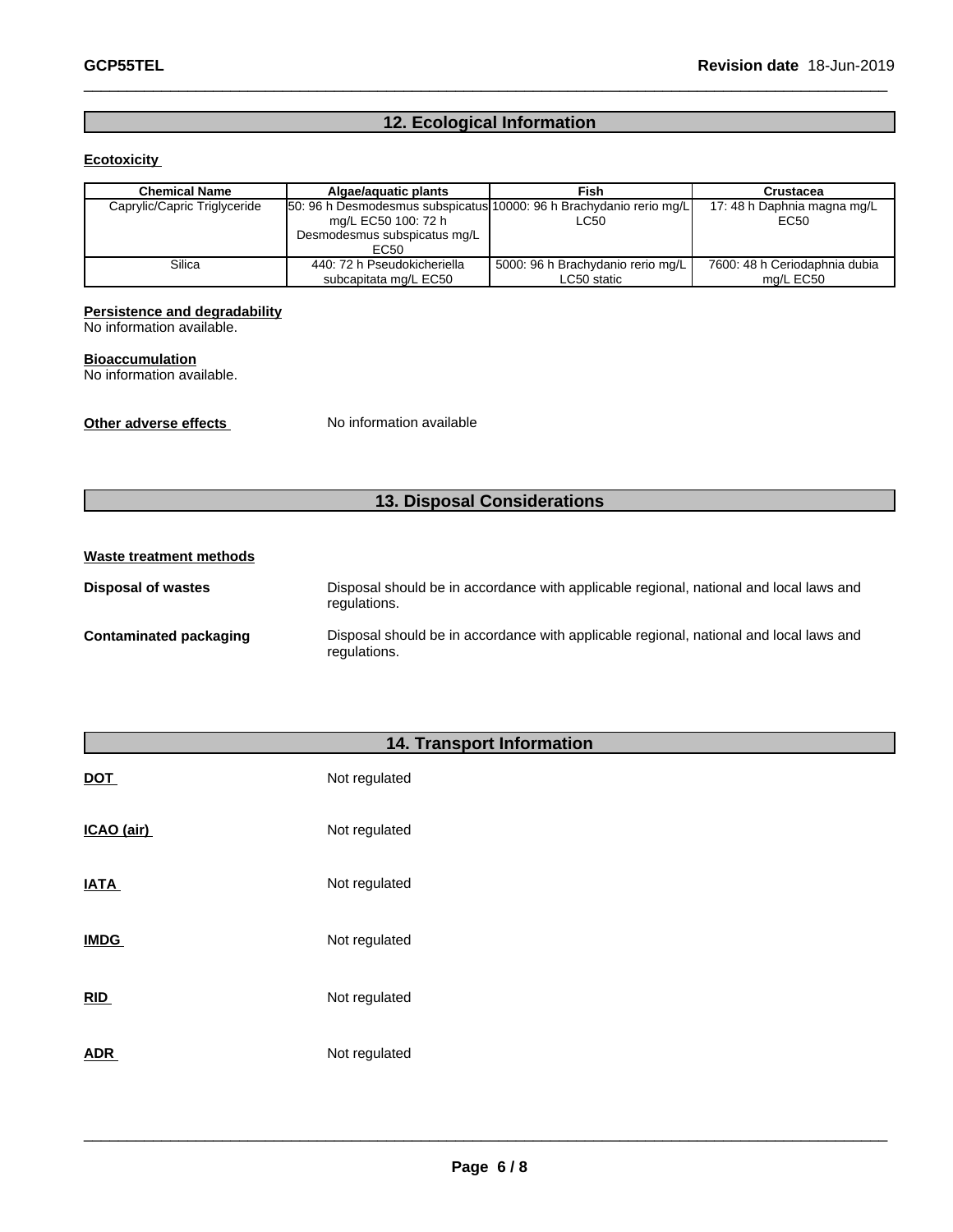### **15. Regulatory information**

#### **ENCS** Complies **IECSC** Complies **KECL** Complies PICCS Complies **International Inventories DSL/NDSL EINECS/ELINCS** Complies

 **Legend:** 

 **TSCA** - United States Toxic Substances Control Act Section 8(b) Inventory

 **DSL/NDSL** - Canadian Domestic Substances List/Non-Domestic Substances List

Complies<br>Complies

 **EINECS/ELINCS** - European Inventory of Existing Chemical Substances/European List of Notified Chemical Substances

 **ENCS** - Japan Existing and New Chemical Substances

**AICS** Complies

 **IECSC** - China Inventory of Existing Chemical Substances

 **KECL** - Korean Existing and Evaluated Chemical Substances

 **PICCS** - Philippines Inventory of Chemicals and Chemical Substances

 **AICS** - Australian Inventory of Chemical Substances

#### **US Federal Regulations**

#### **SARA 313**

Section 313 of Title III of the Superfund Amendments and Reauthorization Act of 1986 (SARA). This product does not contain any chemicals which are subject to the reporting requirements of the Act and Title 40 of the Code of Federal Regulations, Part 372

#### **SARA 311/312 Hazard Categories**

| Acute Health Hazard               | No. |  |
|-----------------------------------|-----|--|
| Chronic Health Hazard             | Nο  |  |
| Fire Hazard                       | Nο  |  |
| Sudden release of pressure hazard | No. |  |
| <b>Reactive Hazard</b>            | Nο  |  |
|                                   |     |  |

#### **CWA** (Clean Water Act)

This product does not contain any substances regulated as pollutants pursuant to the Clean Water Act (40 CFR 122.21 and 40 CFR 122.42)

#### **CERCLA**

This material, as supplied, does not contain any substances regulated as hazardous substances under the Comprehensive Environmental Response Compensation and Liability Act (CERCLA) (40 CFR 302) or the Superfund Amendments and Reauthorization Act (SARA) (40 CFR 355). There may be specific reporting requirements at the local, regional, or state level pertaining to releases of this material

#### **US State Regulations**

#### **California Proposition 65**

This product does not contain any Proposition 65 chemicals

#### **U.S. State Right-to-Know Regulations**

This product may contain substances regulated by state right-to-know regulations

| <b>Chemical</b><br>l Name | Jersev<br>New | MASSALIIUSELLS | 'anıa<br>எப |
|---------------------------|---------------|----------------|-------------|
| Titanium Dioxide          |               |                |             |
| Alumina                   |               |                |             |